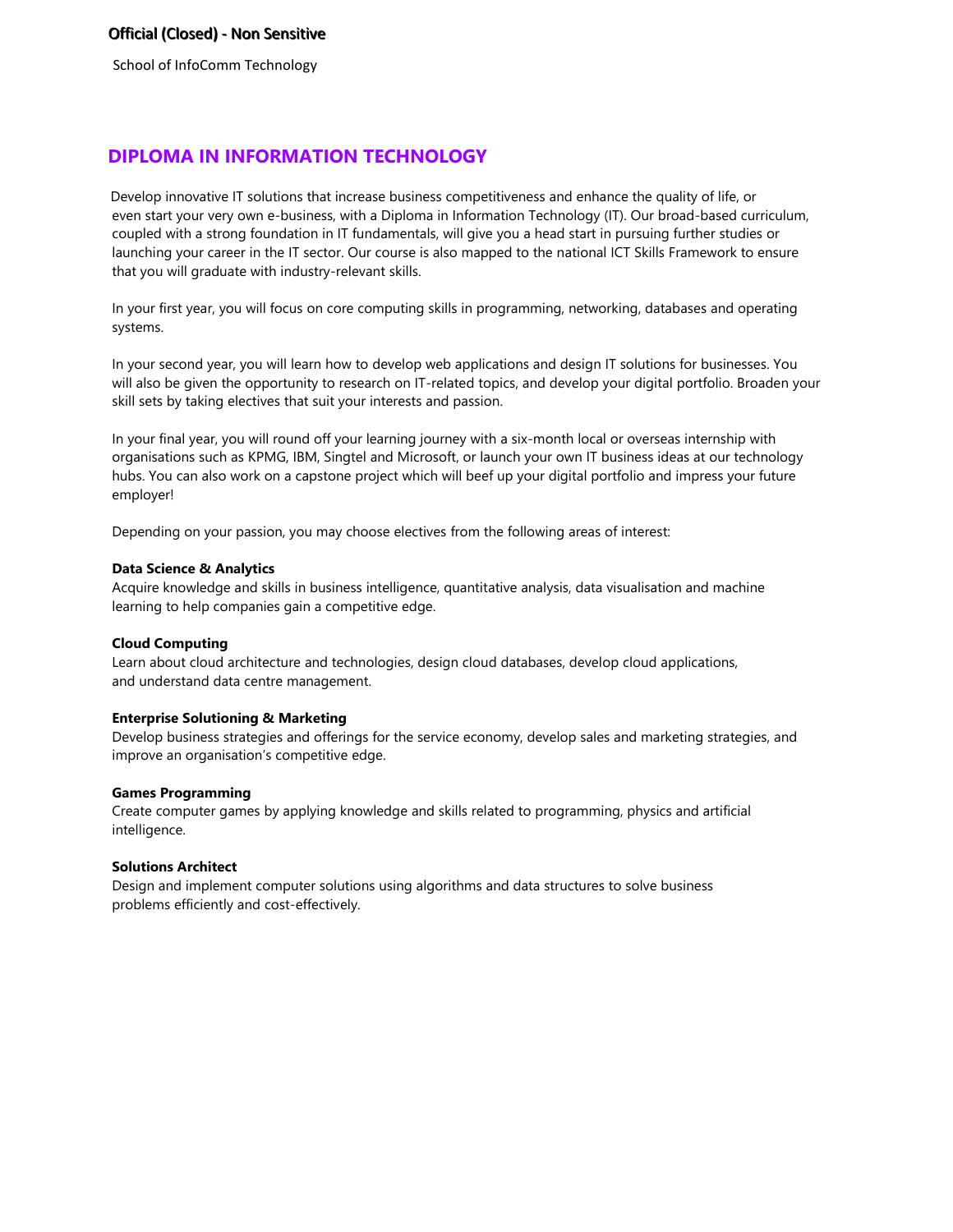School of InfoComm Technology

# **YEAR 1 COURSE MODULES**

# **LEVEL 1.1**

### **Computing Mathematics**

This module introduces the basic concepts of relations and functions, matrices, statistical methods and relevant applications. The main emphasis is to develop students' ability in solving quantitative problems in computing mathematics, probability and statistics.

### **Cyber Security Fundamentals**

This module provides an overview of the various domains of cyber security. It helps to develop an understanding of the importance of cyber security in today's digital world. It aims to provide an appreciation of cyber security from an end-toend perspective. It covers fundamental security concepts, tools and techniques in domains such as data, end-user, software, system, network, physical, organization, and digital forensics. It also helps to develop knowledge and skills in identifying common cyber threats and vulnerabilities, and to apply techniques to tackle these issues.

#### **Design Principles**

This module introduces students to basic elements and principles of design. Students will practice visual communication and self-branding through aesthetic use of line, shape, form, color, texture, typography, scale, contrast, rhythm and balance. Students will be trained in the usage of digital design tools and application of modern industrial practices to communicate the concepts, designs and solutions.

# **Data Science Fundamentals**

This module provides an overview of Data Science, its importance in the world of data and how it affects the competitiveness of organizations. Learners will learn about the different areas within Data Science and the core pillars essential to practise in the area. Students will also be introduced to Design Thinking. Indicative topics include Introduction to Data Science, Big Data and Analytical Design Thinking.

#### **Fundamentals for IT Professionals 1**

This module provides a broad introduction to the field of ICT by exploring the roles, professional practice, ethical expectations and career development paths of IT professionals. Through a guided inculcation of interpersonal and teamwork skills with strong team bonding spirit, the module aims to deepen students' commitment to the sector that the course prepares them for. In addition, students will be required to begin charting their career path in the ICT industry by considering crucial aspects such as personal preferences and aptitude, job roles and responsibilities, skills needed and further education.

#### **Programming 1**

This module introduces the fundamentals of programming and how to develop programs using appropriate problemsolving techniques in a modular style. In this practice-oriented module, students are taught how to apply problem-solving skills using a top-down structured programming methodology and given ample practice in translating solutions into computer programs, then test and debug the programs. Topics include data types, variables, expressions, statements, selection structures, loops, simple computation and algorithms, and the use of libraries. Students will also practise the use of pseudocodes, best practices of programming, debugging techniques with the help of tools, development of test cases, and suitable program documentation. In addition, they will study various areas where application software plays a prominent part in helping organisations solve problems. Students will be given ample opportunity for independent and self-directed learning.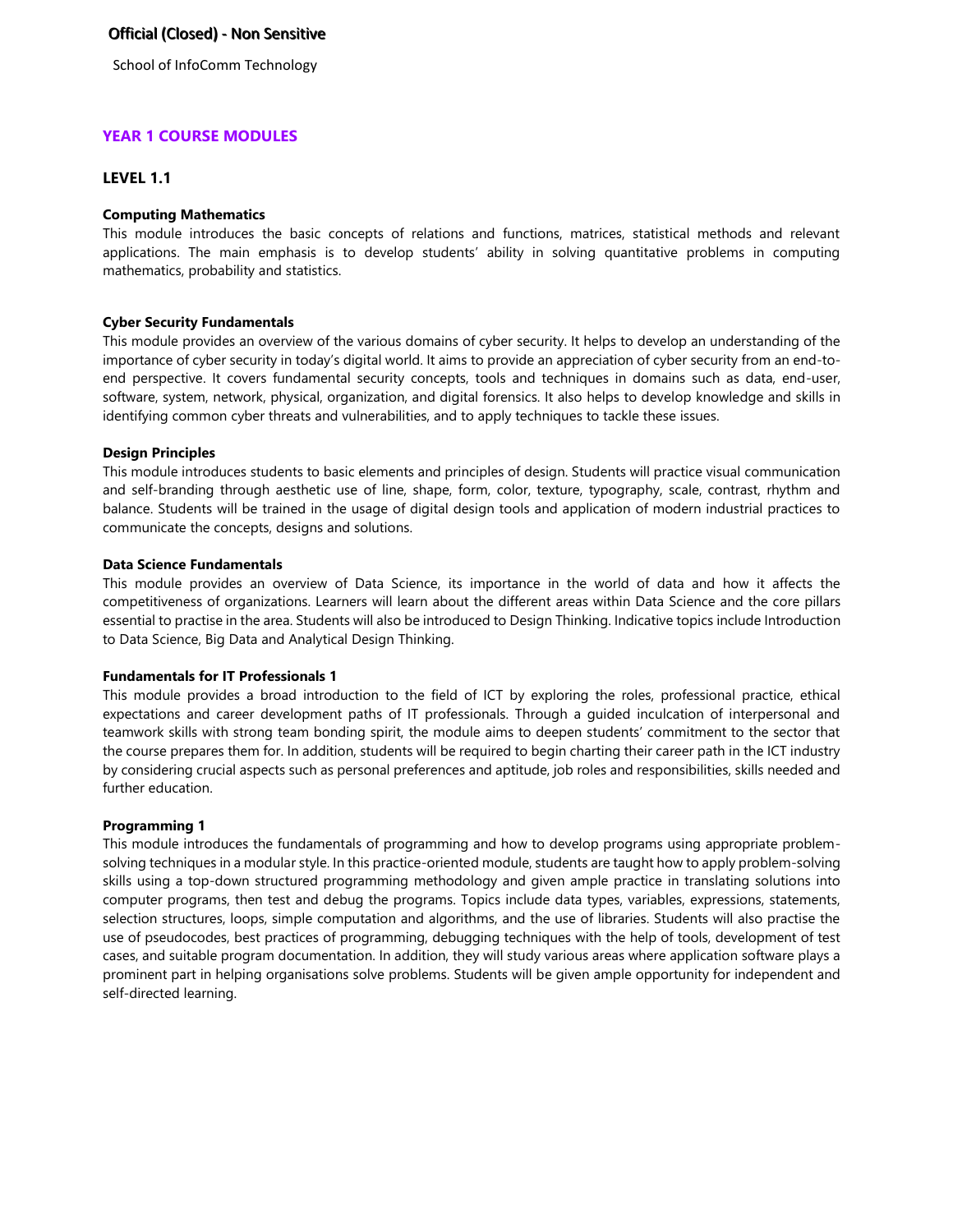School of InfoComm Technology

# **LEVEL 1.2**

### **Databases**

Today's business organisations depend on information systems in virtually all aspects of their businesses. Corporate databases are set up to hold the voluminous business transactions generated by these information systems. This module introduces students to the underlying concepts of database systems and how to model and design database systems that reflect business requirements. Students will be taught how to analyse data needs, model the relationships amongst the data entities, apply the normalisation process to relations and create the physical database. Skills taught include data modelling technique, transformation of data model to relations, normalisation technique and SQL (Structured Query Language).

### **Interactive Development**

This module widens students' programming knowledge by covering programming concepts through the creation of interactive media applications. Students refine their knowledge of programming by decomposing their programs into classes and objects. Students learn to understand, design and build modern interfaces, moving on to create interactive elements. The focus of this module is to incorporate interaction design and methodology to build interactive applications around it.

### **Operating Systems & Networking Fundamentals**

This module focuses on the fundamentals and principles of Operating Systems. It explains what general operating systems are and what they do. The module teaches concepts that are applicable to a variety of operating systems such as Windows and Linux. Students will learn about the different number and character representation methods such as binary, hexadecimal and ASCII. Concepts including processes, physical and virtual memory, files and directories, file systems, shell and OS commands will be covered.

The module also covers the terminology and technologies in current networking environments and provides a general overview of the field of networking as a basis for subsequent related modules in the course. Topics related to types of networks, network topologies, network technologies and layered protocol architecture will be taught. In addition, the students will also learn about the OSI model as a reference model to understand data networks and commonly used network systems such as Ethernet. The topic of TCP/IP, which forms most of the network architecture will be discussed in detail. An overview of internetworking will also be presented to allow the students to have a global picture of how local area networks and wide area networks are interconnected in the real world.

## **Programming 2**

This module builds upon the knowledge and skills acquired in Programming 1 (PRG1). It aims to provide opportunities for the students to develop medium-scale applications based on the Object-Oriented (OO) approach. A suitable objectoriented high-level programming language will be used for students to continuously apply their problem-solving skills. The main concepts of OO and the implementation of applications using the OO approach will be taught in this module. The module may also cover the concepts of Abstract Data Types (ADTs) and the implementation of some selected ADTs using the OO approach.

Suitable sorting and search algorithms and the use of Application Protocol Interface (API) will be introduced when required. Other key topics include the introduction of system design concepts such as the class diagram. Software robustness and correctness, and good programming practices will be emphasised throughout the module. Independent and self-directed learning will also be encouraged.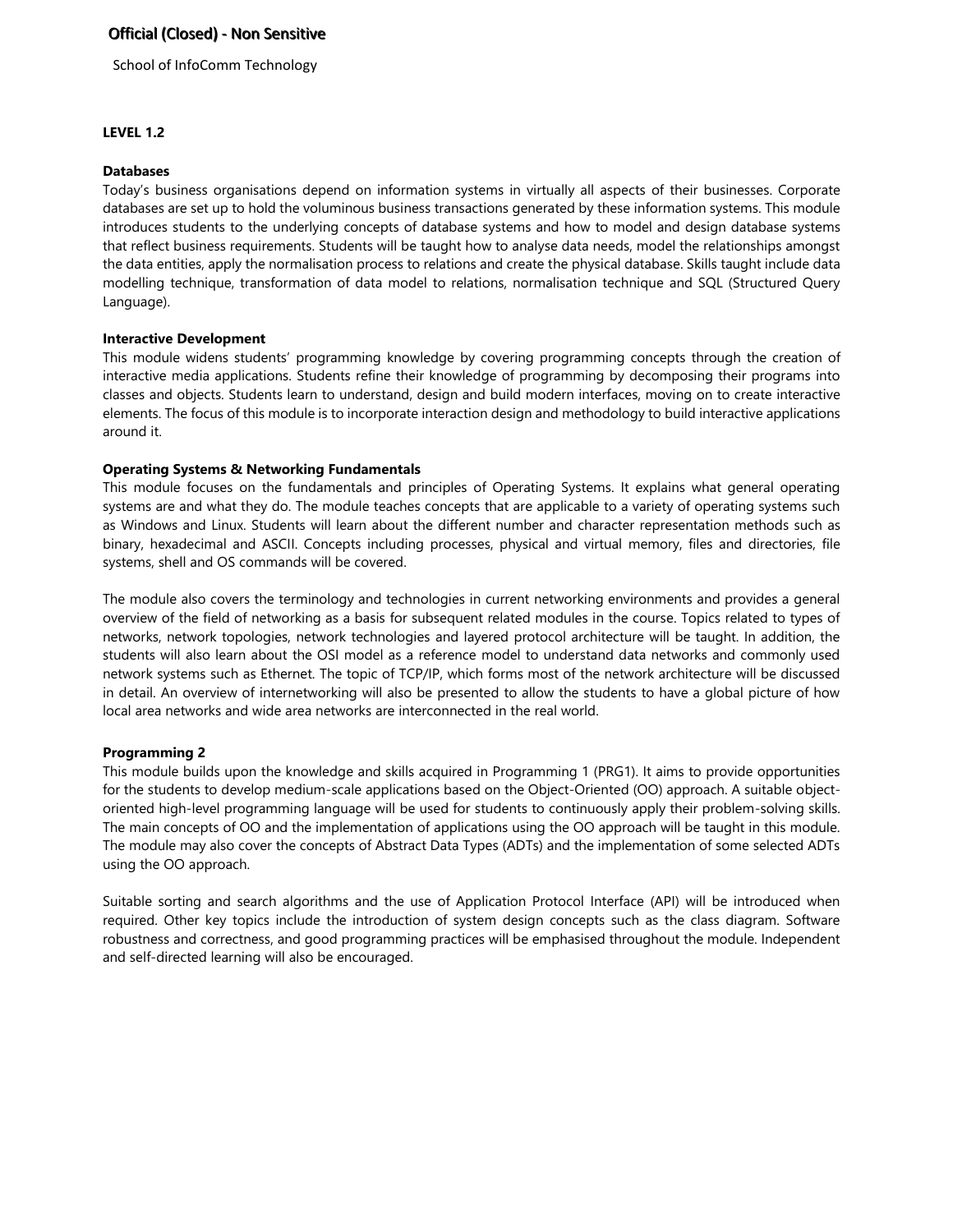School of InfoComm Technology

# **YEAR 1 COURSE CURRICULUM**

| <b>Module Name</b>                          | <b>Credit Units</b> |
|---------------------------------------------|---------------------|
| Level 1.1 (21 hours per week)               |                     |
| <b>Computing Mathematics</b>                | 4                   |
| <b>Cyber Security Fundamentals</b>          | $\mathcal{P}$       |
| Design Principles                           | $\mathcal{P}$       |
| Data Science Fundamentals                   | $\mathcal{P}$       |
| Fundamentals for IT Professionals 1         | $\mathcal{P}$       |
| Programming I                               | 5                   |
| Health & Wellness^                          | 1                   |
| Innovation Made Possible^                   | 3                   |
| English Language Express*                   | NА                  |
| Level 1.2 (19 hours per week)               |                     |
| Databases                                   | 4                   |
| Interactive Development                     | 4                   |
| Operating Systems & Networking Fundamentals | 4                   |
| Programming 2                               | 4                   |
| Communication Essentials <sup>^</sup>       | 3                   |

#### **Notes:**

^ For more details on Interdisciplinary Studies (IS) electives, please log on to [www.np.edu.sg/is](http://www.np.edu.sg/is)

\* For selected students only

#### **IS Modules**

The School of Interdisciplinary Studies (IS) delivers a broad-based curriculum, which nurtures a new generation of professionals with multidisciplinary skills and an innovative and entrepreneurial spirit to meet the challenges of a knowledge economy. IS offers both prescribed modules and electives to challenge boundaries. Prescribed modules develop students' competencies in core areas such as Communication, Innovation and Enterprise, Culture and Communication, and Personal Mastery and Development, while elective modules provide insights into Arts and Humanities, Business, Design, and Science and Technology.

# **YEAR 2 COURSE MODULES**

# **LEVEL 2.1**

## **Elective 1#**

See Year 3 for elective modules.

# **Elective 2#**

See Year 3 for elective modules.

## **Fundamentals for IT Professionals 2**

This module gives a course-based experience in which students can engage with the local community and industry. This includes participation in community service events or in Service-Learning projects that leverage students' discipline knowledge and skills to meet identified needs. Through iterative and guided reflection on the service experience, students gain a broader appreciation of their discipline and an enhanced sense of personal voice, empathy and civic responsibility. Industry talks and seminars are organised to keep students up-to-date with emerging trends and develop their interpersonal, team and networking skills with the community and industry.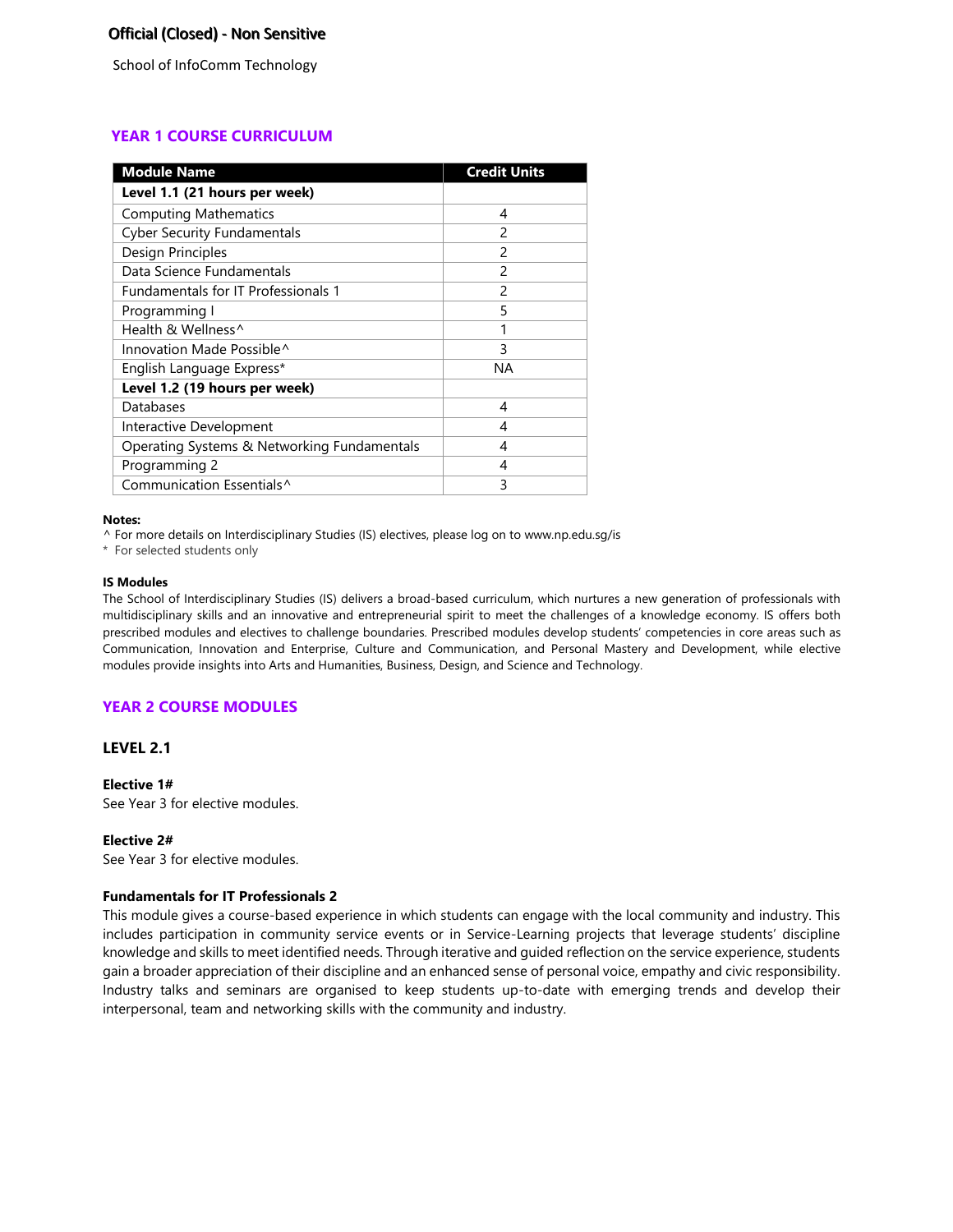School of InfoComm Technology

### **Object-Oriented Analysis & Design**

This module leverages the skills acquired in Object-Oriented Programming to introduce software design and requirements analysis, so that students experience the full cycle of software development. An overview of various Software Development Life Cycles as well as an in-depth look at software development methodologies will be provided. In particular, students will learn about requirements gathering techniques and the primary artefacts of system design. They will be able to specify, design and document simple software systems using appropriate modelling tools.

## **Web Application Development**

This module provides students with the knowledge and skills needed to develop web applications and web Application Protocol Interfaces (API). Students will be introduced to an integrated development environment that will enable them to design and develop web applications and web API over the Internet. They will learn how to make use of web development technologies such as ASP.NET framework, jQuery for rich internet applications, data interchange formats such as JSON AJAX, source code version control systems such as GIT or SVN to develop effective web applications, and web API targeting both mobile web and unified web experience. This module aims to provide students with a good understanding of the web development architecture and service layer as well as the various issues related to Web Application Development.

## **LEVEL 2.2**

**Elective 3#** See Year 3 for elective modules.

### **Elective 4#**

See Year 3 for elective modules.

## **Fundamentals for IT Professionals 3**

This module provides a stepping-stone for students in their IT career. They will gain insights into the infocomm industry and keep abreast of the latest skill sets required in their IT career path. They will also have the opportunity to be exposed to various institutes of higher learning to further hone their skill sets.

## **Portfolio Development**

This module provides students with the opportunity to apply the knowledge and skills gained from the various modules in the course to date and explore IT topics in which they have a personal interest. Students may choose to undertake a real-life IT project, a competition-based project or a research and development project. Through the project, students have opportunities to work in teams, work on real-world problems, and build up their personal portfolios. The chosen project should ideally include problem definition, requirements gathering, analysis and design, development and testing and the subsequent deliverable of artefacts that are suitable for their personal portfolios.

#### **Solutions Design & Development**

This module trains students to view information systems from the perspective of business needs and participate in the design of IT solutions to solve the identified business problems. Students will be exposed to work processes such as Design Thinking that facilitates problem identification to prototyping. This module also allows students to work in teams to experience a real-life application development cycle. Elements of project management, automated testing and source version controls will be introduced in relevant phases of the application development cycle. Students will be exposed to current development methodology such as Agile**.**

## **Spreadsheet Engineering**

The spreadsheet is an indispensable tool for professionals, especially in the banking and finance industry, to solve business problems and make better informed decisions. This module will introduce students to the use of spreadsheets as a reporting and modelling tool. Through hands-on practical sessions in class using a commercial spreadsheet system such as Microsoft Excel, students will explore various spreadsheet functions and simple macros used for analysing, formatting and presenting data.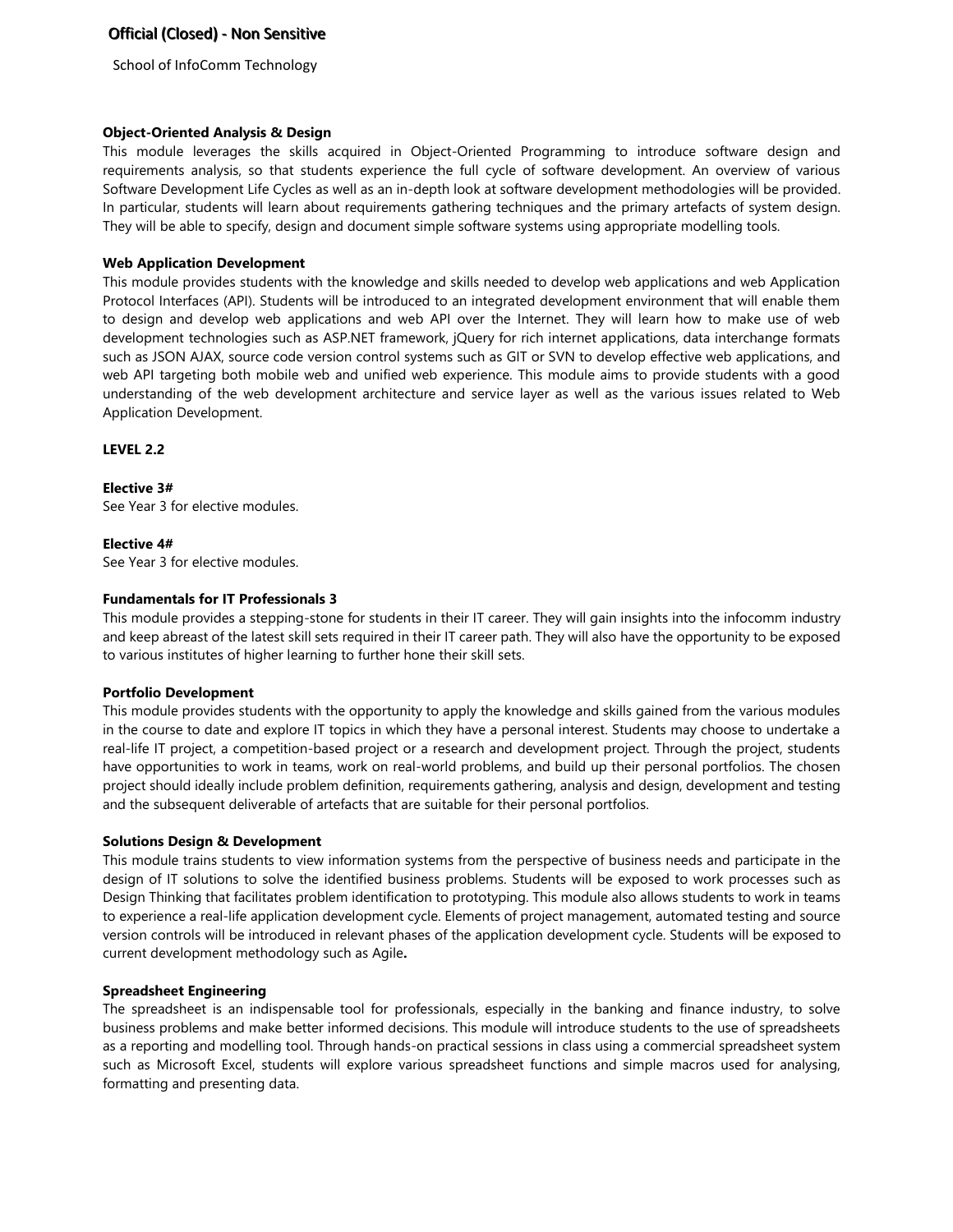School of InfoComm Technology

# **YEAR 2 COURSE CURRICULUM**

| <b>Module Name</b>                         | <b>Credit Units</b> |
|--------------------------------------------|---------------------|
| Level 2.1 (20 hours per week)              |                     |
| Elective Module 1#                         | 4                   |
| Elective Module 2#                         | 4                   |
| Object-Oriented Analysis & Design          | 4                   |
| <b>Web Application Development</b>         | 4                   |
| <b>Fundamentals for IT Professionals 2</b> | $\mathfrak{p}$      |
| World Issues: A Singapore Perspective^     | $\mathcal{P}$       |
| Level 2.2 (20 hours per week)              |                     |
| Elective Module 3#                         | 4                   |
| Elective Module 4#                         | 4                   |
| Portfolio Development                      | 4                   |
| Solutions Design & Development             | 4                   |
| Fundamentals for IT Professional 3         | 2                   |
| Spreadsheet Engineering                    | 2                   |

#### **Notes:**

^ For more details on Interdisciplinary Studies (IS) electives, please log on to [www.np.edu.sg/is](http://www.np.edu.sg/is)

#### **IS Modules**

The School of Interdisciplinary Studies (IS) delivers a broad-based curriculum, which nurtures a new generation of professionals with multidisciplinary skills and an innovative and entrepreneurial spirit to meet the challenges of a knowledge economy. IS offers both prescribed modules and electives to challenge boundaries. Prescribed modules develop students' competencies in core areas such as

Communication, Innovation and Enterprise, Culture and Communication, and Personal Mastery and Development, while elective modules provide insights into Arts and Humanities, Business, Design, and Science and Technology.

# For descriptions of elective modules offered by the School of ICT, refer to the Module Descriptions for Level 3. The elective modules offered may change from year to year, depending on relevance and demand. They may also include modules available in other diplomas offered by the School.

# **YEAR 3 COURSE MODULES**

# **LEVEL 3.1**

#### **Internship**

This module provides students with the opportunity to apply the knowledge and skills gained to develop an IT solution to solve a practical problem. Students may undertake an in-house industry-driven project, a Technopreneurship Enterprise project or a real-life IT project in a local or overseas organisation. These projects may include problem definition, requirements analysis, design, development and testing, delivery and presentation of the solution. Through the project, students will learn to appreciate the finer points of project planning and control issues relating to IT project development.

### **LEVEL 3.2**

In this semester, students will take any five elective modules offered by the school that are aligned with their interest and passion in addition to the IS Module.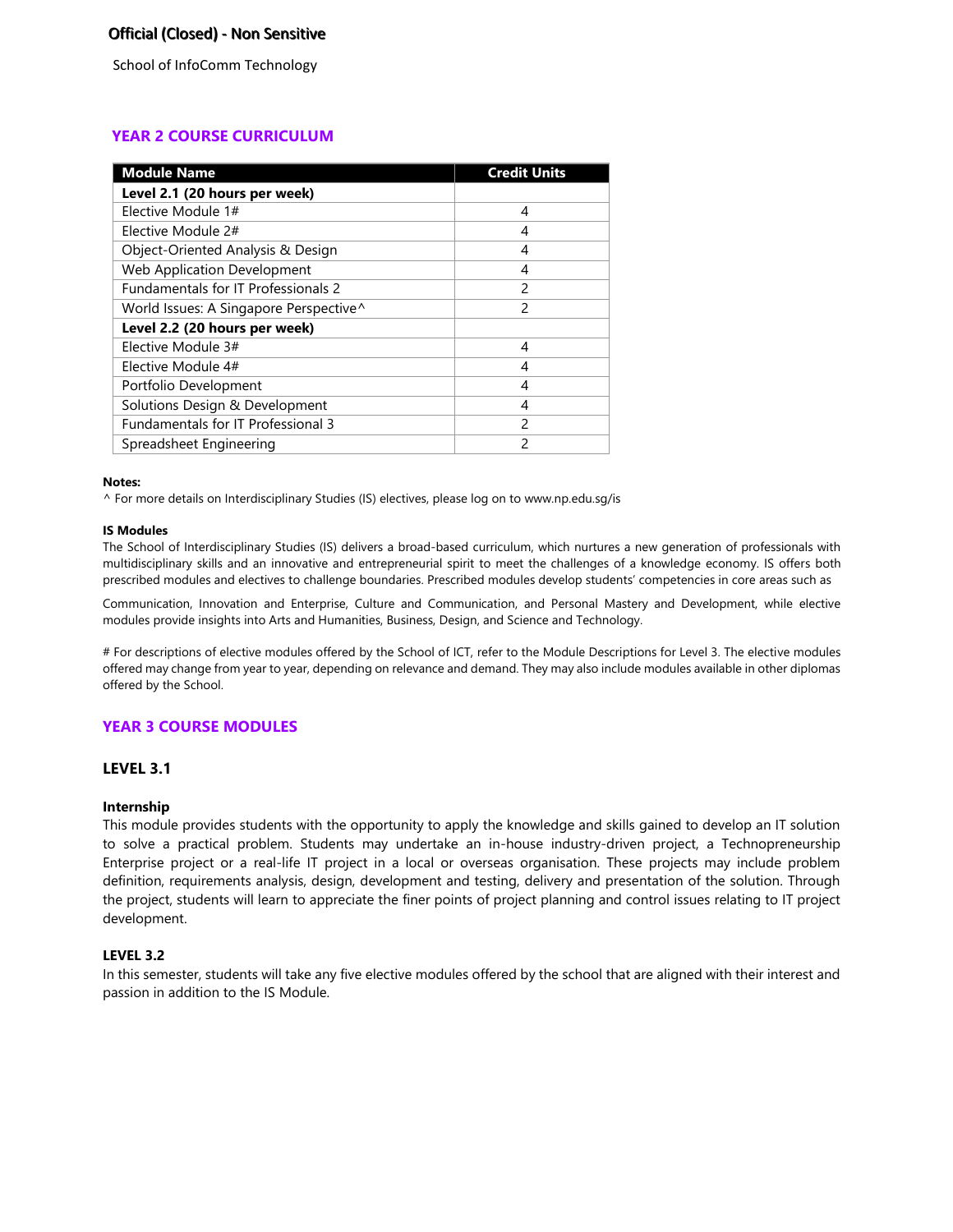School of InfoComm Technology

# **ELECTIVE MODULES**

### **Capstone Project**

In this module, students are required to complete a substantial project that is the culmination of their education in the School of InfoComm Technology. The project can be a real-world problem proposed by a client, or it can be proposed by the student in pursuit of their personal interests.

# **DATA SCIENCE & ANALYTICS**

## **Big Data**

This introductory module covers the fundamentals of elements of Big Data: volume, velocity and variety. Students will learn various technologies and tools used to create a big data ecosystem which is able to handle storing, indexing & search. This module also covers the whole technology stack of Big Data: infrastructure, data management and analytics. Tools such as Hadoop, HDFS, and MapReduce will be taught in this module.

### **Data Visualisation**

This module covers the techniques and tools for creating effective visualisations based on principles from graphic design, perceptual psychology and cognitive science. Students will learn how to process large volumes of data to create interactive visualisations for ease of exploration. Topics that are covered include visualising patterns, proportions, relationships, spatial and temporal elements, and multi-dimensional visualisations.

### **Deep Learning**

This module introduces the fundamentals of Deep Learning and its applications and provides students with essential context and background knowledge around Artificial Intelligence and its subset, Deep Learning. Students will learn about relevant models such as Neural Networks and experience the practical applications of these models in areas such as computer vision and natural-language processing. These models will be implemented using leading softwares and associated libraries.

#### **Descriptive Analytics**

Descriptive Analytics refers to a discipline used by many companies to analyse their data for improved decision making. Descriptive Analytics describes what happened in the past. It can include various forms of reports, queries and dashboards. This module aims to teach students the descriptive analytics lifecycle. Students will learn to ask the appropriate analytics questions, identify and aggregate data sources and create data models. They will apply techniques to analyse the data captured in these models. They will also create appropriate visualisation components to gain insights from the data. These visualisation components will be synthesised into dashboards that add value and can be readily consumed by business users.

#### **Machine Learning**

This module introduces the fundamentals of Machine Learning (ML) and its applications. Students will be provided the essential context and background knowledge of Machine Learning. Students will gain exposure to both supervised and unsupervised learning models such as Linear & Logistic Regression, Decision Tree, K-means Clustering and more. Using leading software and associated libraries, learners will be able to implement and train Machine Learning models to address business challenges.

#### **Quantitative Analysis**

This module aims to introduce students to the statistical concepts and methods that are used to analyse and interpret business or financial data. Students will be equipped with the technical know-how to formulate statistical models and make informed decisions by evaluating these models using software tools. Topics covered include frequency distribution, probability distribution, quantitative modelling, correlation analysis and linear regression analysis.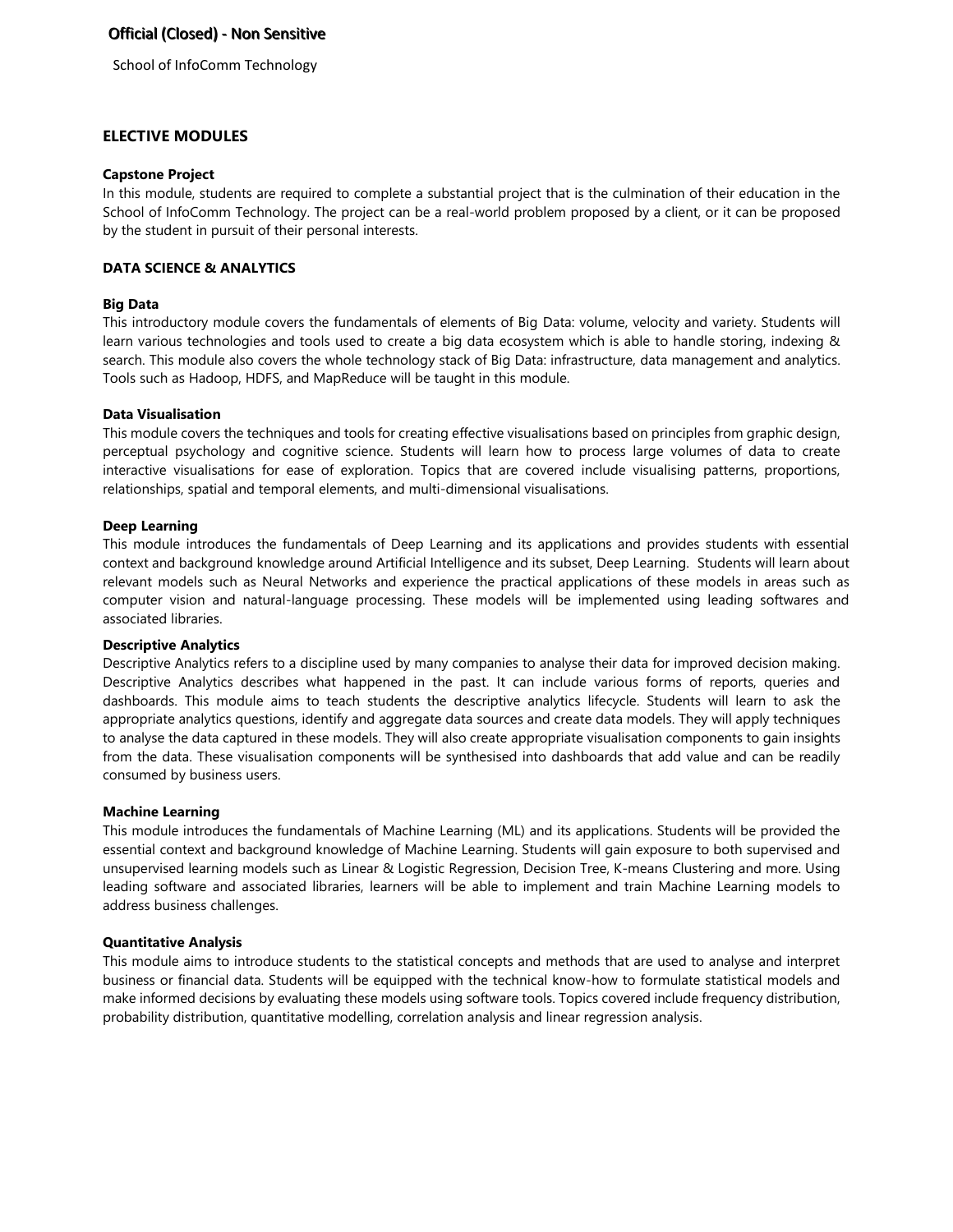School of InfoComm Technology

# **CLOUD COMPUTING**

### **Advanced Databases**

This module covers analysis, design, and implementation of polyglot persistence for modern software applications. Latest data storage methods and techniques, both relational and non-relational NoSQL databases, such as Key-Value, Document, Column-Oriented, Graph, Blob, and Queue storages will also be discussed. Students will also be exposed to de-normalisation, transactions, concurrency control, and database recovery techniques. The module also discusses Stored Procedures and how to migrate and deploy an on-premises database to a cloud database. In addition, this module will introduce parallel and distributed database technologies which include the concepts, structures, and the design objectives of distributed databases. Factors relating to data partitioning and placement across regions will also be discussed. In order to facilitate students in understanding the distributed database design, data placement and polyglot persistence, their implementation will be introduced through hands-on practical activities using products such as Microsoft Azure. This module will further explore data security, laws and regulations governing data access, usage, storage and transmission.

### **Cloud Architecture & Technologies**

This module gives insight into the key concepts and technologies of cloud computing which include cloud characteristics, service models (SaaS, PaaS, and IaaS), deployment models (Public cloud, Private cloud, Community cloud, and Hybrid cloud), and the features of cloud computing technologies. It also covers the cloud computing architecture, emerging trends and issues such as clouds for mobile applications, cloud portability and interoperability, scalability, manageability, and service delivery in terms of design and implementation issues.

The module discusses the benefits and challenges of cloud computing, standards of cloud computing service delivery, and Service Level Agreement (SLAs) for cloud services. Hands-on activities are included to expose students to various cloud computing services offered by major cloud computing providers such as Amazon Web Services (AWS), Google App Engine (GAE), and Microsoft Windows Azure.

#### **Developing Cloud Applications**

This module covers the analysis of business and technical requirements of a cloud-based system, implementation of a cloud strategy with appropriate programming tools, deployment, and testing and debugging of the cloud application.

Analysis of business requirements to determine how they can be mapped into a cloud environment is discussed in this module. The module extends its discussion to cloud computing design patterns, best practices, cloud migration issues and considerations. Students are exposed to a cloud computing platform such as Windows Azure to get extensive handson practice to build, migrate, host and scale web applications and services through the vendor's data centres.

#### **Server & Cloud Security**

This module aims to teach students the concepts and knowledge related to securing web servers and cloud models. It covers topics such as how a web server is installed and optimised securely, the various methods of attacking web servers and the appropriate countermeasures. The specific tools used to test for vulnerabilities in web servers, their applications and databases will also be covered. Cloud security topics will cover introduction to the various delivery models of cloud computing ranging from Software as a Service (Saas) to Infrastructure as a Service (IaaS). Each of these delivery models presents an entirely separate set of security conditions to consider. An overview of security issues within each of these models will be covered with in-depth discussions of risks to consider.

#### **Virtualisation & Data Centre Management**

This module introduces the foundations of virtualisation, creating and managing virtual machines for cost efficiency and agility in delivering IT services. Hands-on sessions are included to give students practical experience in virtualisation tools such as Windows Server and VMWare. It will also explore the impact of virtualisation technologies on cloud database development. The module will then proceed to provide an understanding of basic data centre design principles, physical infrastructure, and a framework for managing a data centre using appropriate tools. Tools and methods for usage metering and billing in a cloud environment are also covered in this module.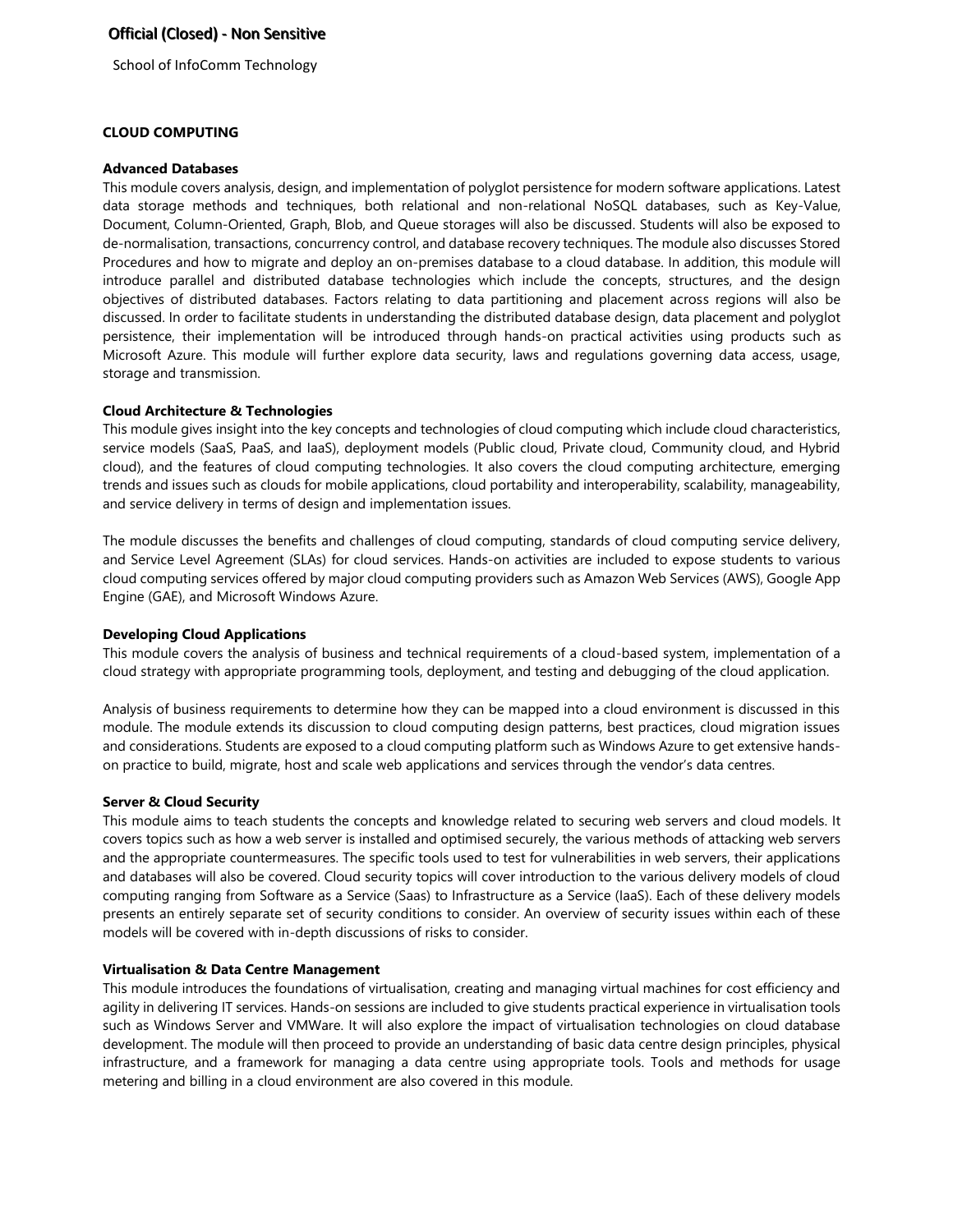School of InfoComm Technology

# **ENTERPRISE SOLUTIONING & MARKETING**

#### **Customer Decision-making & Negotiation Skills**

Students will be introduced to soft skills in understanding customer biases and concerns, building rapport, handling objections, identifying informal and formal decision makers, selling functions/features/ benefits, negotiating and closing sales techniques. They will also learn about reference selling and proofs of concept as well as pick up presentation and communication skills. The module offers opportunities to role play and develop value propositions in sales calls within the context of ICT.

### **Customer Experience Management**

With SMAC (Social, Mobility, Analytics and Cloud) technologies resulting in a new competitive environment, the control has shifted from the seller to buyer. This module provides students with the knowledge and understanding of Customer Experience Management (CXM) as a business strategy in this new environment. The buyer's experience is not limited to a single transaction but includes the sum of all experiences across all touch points and channels between a buyer and a seller over the duration of their relationship.

This strategy aims to achieve a sustainable competitive advantage to help sellers manage the buyer's experience in a collaborative and personalised manner. Students will have an opportunity to gain hands-on experience with customer management systems used by sellers that collect and create customer data, segment that data into manageable data sets, make sense of the data and make it available for timely delivery. This allows companies to deliver consistent customer experiences that delight customers and/or achieve other organisational goals.

### **Enterprise Resource Planning**

This module aims to train students to improve efficiency of organisations by integrating the different types of transactions from different business processes into one common database. The data can be extracted easily for analysis and decision making. ERP systems have the capability to integrate the data and processes of an organisation with external business partners such as customers, vendors and banks which improved collaborations and workflows. In this module, students will have hands-on exposure to the world market leading ERP software, for example SAP, to learn and demonstrate how basic business processes are represented and integrated in a real-world business setting.

#### **Infocomm Sales & Marketing Strategies**

This module will introduce students to the concept of market segmentation and the development of sales and marketing strategies for each segment. They will acquire an understanding of industry and customer segmentation from corporate, small and medium businesses to consumers. They will also delve into the different go-to-market strategies and selling techniques required in the context of ICT (such as consultative selling, major account selling and management, territory selling and management, partner management and consumer marketing.

#### **Technologies for Financial Industry**

Students are exposed to systems and technologies employed by financial organisations, including robotic process automation (RPA).

# **GAMES PROGRAMMING**

#### **Artificial Intelligence for Games**

This module introduces the various approaches for injecting intelligence into games. Topics covered include AI architecture (e.g. rule-based systems, finite state machines), movement, pathfinding and planning (both strategic and tactical). AI-related game design issues such as realistic non-player character behaviour and game difficulty will also be taught.

#### **Game Interactivity**

This module introduces game interactivity and the various game interaction devices to the students. Topics include current and experimental game devices, console usability, player profiling and psychology, measuring playability and testing techniques. Students will be required to research and develop a game prototype demonstrating their understanding of game interactivity.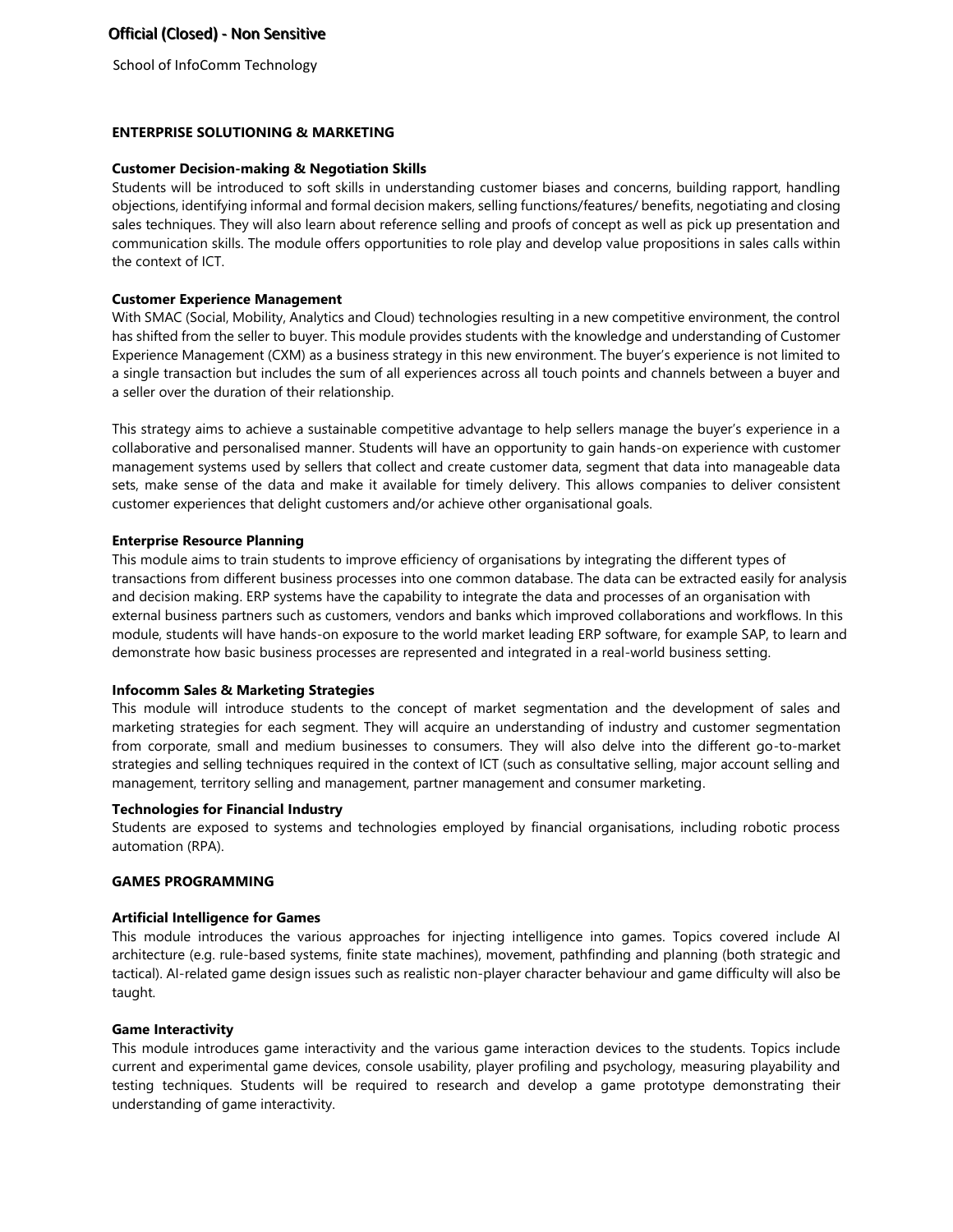School of InfoComm Technology

## **Game Production**

This module provides an overview of the game development process and introduces game design. Key concepts of game design such as storytelling, game mechanics and level design will be covered. Students will have the opportunity to design and prototype a game using an industry standard game creation system.

## **Gameplay Programming**

This module presents fundamental concepts of game implementation and architecture, such as the game loop, gamesystem component separation, game state manager, input/output handling and frame rate control. Basic concepts in computer graphics, such as collision detection and back buffering, will also be introduced. Consequently, students will have the opportunity to develop a game prototype without the use of a game engine.

## **Mathematics for Games**

This module provides an in-depth examination of the various mathematical concepts that are relevant to games programming. Topics covered may include vector geometry (e.g. vector arithmetic, dot product, cross product), linear transformations (e.g. rotations, reflections), matrices, trigonometry (e.g. trajectory) and physics (e.g. acceleration/deceleration, gravity).

# **SOLUTIONS ARCHITECT**

## **Data Structures & Algorithms**

This module aims to provide students with the knowledge and skills to analyse, design, implement, test and document programmes involving data structures. It teaches basic data structures and algorithms within the conceptual framework of abstract data types. The emphasis is on using the class feature of an Object-oriented language platform to give the concrete implementation of various abstract data types.

### **DevOps**

This module aims to provide students with the knowledge and skills to implement DevOps. The focus is to teach the set of software development practices that automates the processes between software development and IT operations. Building upon their knowledge on agile methodology and software development, students will be taught how to leverage the concepts of continuous integration and continuous delivery (CI/CD) to deliver value faster. The module will provide hands-on practice for students to experience the CI/CD pipeline with the use of popular open-source tools.

#### **E-commerce Application Development**

This module aims to provide students with the technical skills as well as an appreciation of the business perspective on electronic commerce (eCommerce). The focus will be on building a Business-to Consumer (B2C) eCommerce website. Students will learn about the building blocks and enabling technologies for building eCommerce applications, the processes of eCommerce transactions and business-related eCommerce issues. The module will also provide hands-on experiences for students to build a simple B2C eCommerce website on their own.

## **Mobile Applications Development 1**

This module focuses on the design and development of applications for mobile devices like hand phones, personal digital assistants (PDAs) and handheld computers. Due to the nature of these handheld devices, issues such as memory storage, user interface and data input methods require more careful consideration. At the end of this module, students will be able to develop applications that can run on mobile devices and interact wirelessly with server-side programmes.

## **Mobile Applications Development 2**

This module builds upon the skills and knowledge that students have acquired from the Mobile Applications Development module. It will focus on the development of advanced applications and emerging mobile operating systems. For example, students can develop applications for industries such as entertainment, games and healthcare. They will learn to develop applications for emerging operating systems such as the iPhone OS and Android.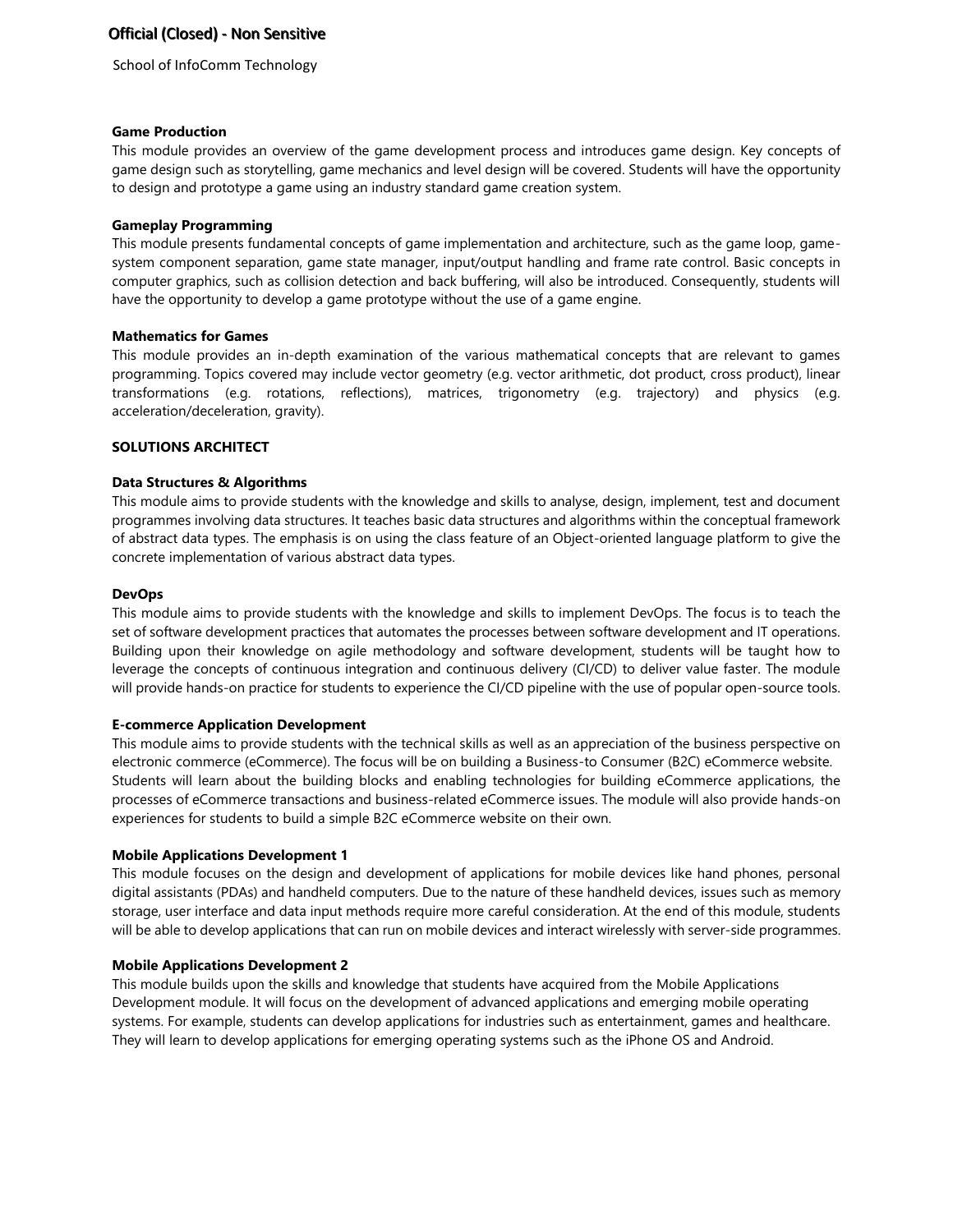School of InfoComm Technology

#### **Software Engineering**

This module covers the design artefacts and analysis techniques required to model, document and design complex software systems. Students will learn how to model system states and apply design patterns when developing software. Students will also learn design principles for maintainable and extensible software, as well as appropriate testing and deployment methodologies in relation to the best practices that the industry recommends.

This module leverages the core analysis and design skills acquired in Object Oriented Analysis & Design (OOAD) to introduce complex design artefacts and relevant methodologies, enabling students to appreciate the design, deployment and management of complex software systems.

# **GENERAL**

### **Digital Forensics**

This module gives an insight into the process of forensics investigation. It covers the various types of computer related crimes, techniques of gathering electronic evidence, and the recovery of deleted, damaged or encrypted data. Students will also make use of advanced forensic tools to perform forensic investigation. Besides the tools and techniques of investigation, students will be taught sound forensic investigation methodology and the proper handling of evidence. The module will also cover aspects of law and policies applicable to digital forensics.

### **Emerging Trends in IT**

The revolution in computing and communications has spurred the rapid advancement of IT in modern societies, and there is little to suggest that its proliferation will slow down in the future. In view of this trend, this module is designed to help students keep abreast of the latest IT developments to stay current and relevant in the fast-moving industry. To achieve this objective, the syllabus for this module will be guided by technology research and feedback from industry partners, and both seminar-style and hands-on workshop teaching approaches may be adopted, depending on the nature of the topic covered.

## **Networking Infrastructure**

This module covers basic Local Area Network (LAN) and Wide Area Network (WAN) infrastructures including physical cabling systems used for an enterprise network, and how hardware platforms such as switches, routers and servers are deployed in typical networks. The module also introduces students to major networking protocols such as Ethernet, RIP, PPP, OSPF and HDLC, network operating systems and applications that run on LANs/WANs. Students will learn to configure switches and routers and will be taught the techniques to configure and troubleshoot LANs and WANs.

#### **Technopreneurship**

The rapid emergence of new infocomm technologies is empowering new capabilities as well as opportunities for creativity and entrepreneurship. This module focuses on the processes and mechanisms by which new ideas and inventions can be commercialised in the market. Students will examine case studies of real-world examples of technopreneurship. They will also learn about the issues and challenges of transforming a technological innovation into a successful product or service in the marketplace.

#### **User Experience**

This module focuses on the principles and techniques for designing good user experience in software applications and other products such as ATMs, Kiosks, etc. Students will learn to apply business requirement gathering techniques as well as the analysis, design and validation phases of the user experience design life cycle, with emphasis on building empathy with users. They learn to communicate designs through deliverables such as personas, sitemaps and wireframes. Practical hands-on design activities will be guided by concepts such as information architecture, content strategy, formulation of user needs, and the application of design principles in interface, navigation, interaction and usability. The student will apply these concepts and techniques to design and prototype a web/mobile application, and to present and critique design decisions.